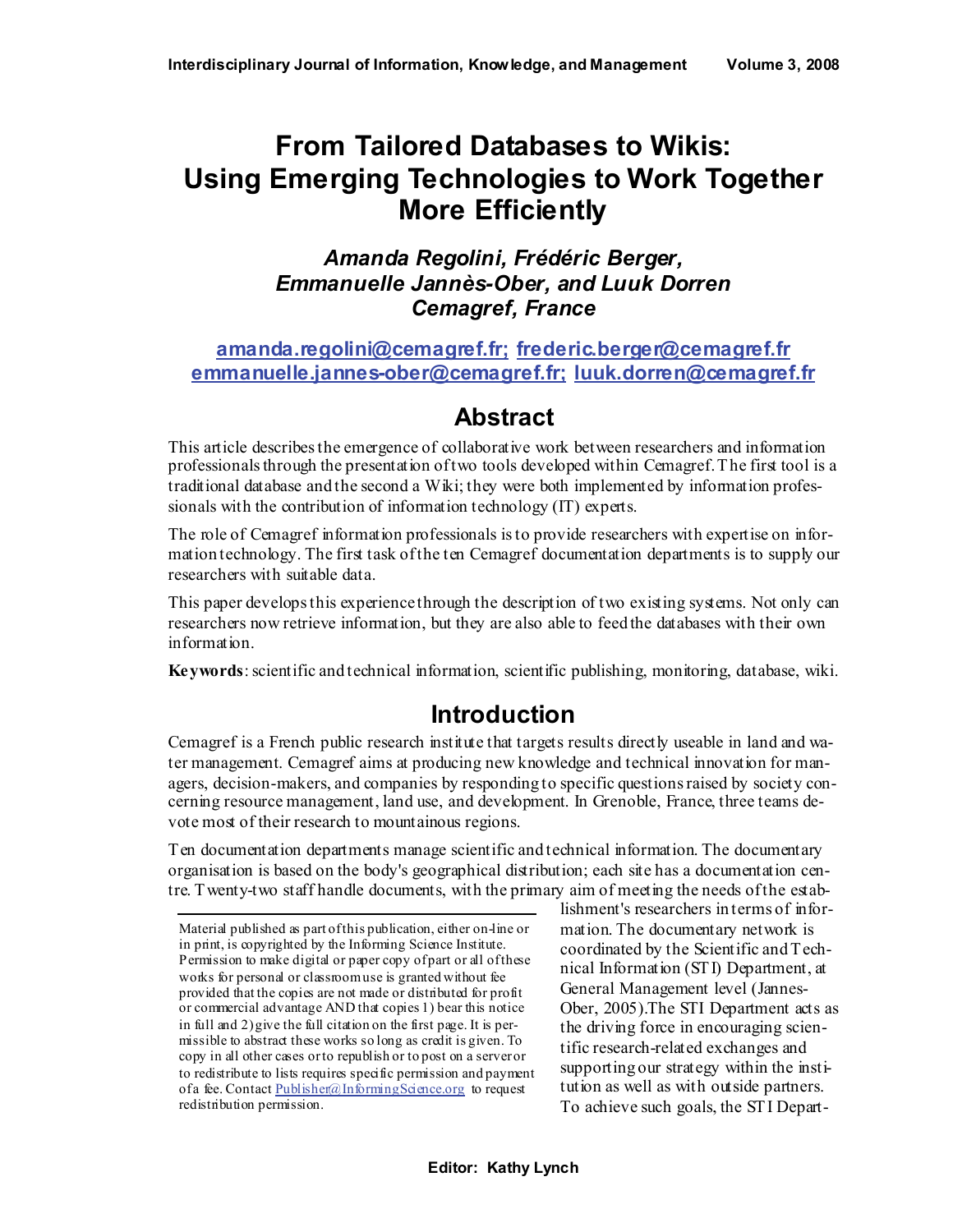ment offers specific tools and methods allowing users to access useful information, assist the production and dissemination of relevant knowledge and expertise, develop scientific production, and further the activities of external and internal specialist networks.

This work was carried out at Cemagref Grenoble documentation centre, together with the Mountain Ecosystems research team, i.e. 27 researchers and technical engineers and six PhD students. The research unit focused on the dynamics of mountain ecosystems. It aimed at providing management tools for such environments. Its research contributed to improving what is known about the ecosystem (the functioning of plant communities, process modelling, the validation of ecological concepts, and theories on mountain systems as well as spatial modelling) and to developing operational methods and tools for ecological management and the engineering of mountain ecosystems.

The research within the Mountain Ecosystems team is multidisciplinary, experimental, and technical. This is one of Cemagref's assets. Scientists contribute to enhancing the knowledge that must be operational for ecological management and the engineering of mountain ecosystems. They also contribute to the scientific knowledge of mountain ecosystems.

Scientific knowledge is complex. Information professionals' first task is to meet the needs of individual researchers. However, can they leave the user alone to decide on their needs? Information professionals have to support scientific activity (Turner, 1996). This is a real challenge for information professionals who have to cope with the information researchers require. Information must be multidisciplinary, scientific, and technical.

The Cemagref documentation centre's main objective is to help researchers save time when seeking scientific and technical data. Information professionals offer their expertise to solve information and communication issues.

According to W.A. Turner (1996), before taking action there may be cooperation; yet, before deciding to collaborate, managing on-going social exchanges successfully is required. He argues that databases should be considered as tools for this type of management. The author draws the conclusion that modern information professionals should work in this direction.

At Cemagref, strategic plans from 1999 to date (Cemagref, 1999, 2004) have expressed the need to strengthen the links between researchers and information professionals. In the first plan, information professionals were asked to assist researchers with their work. In the current strategic plan, they act as actual support of scientific and technical management.

Over the last five years, different systems to help researchers have been explored at our centre: from a "traditional database" tailored to meet Cemagref's needs to a new open source tool from Web 2.0. The contexts, objectives, methodologies, and results are developed below for those two examples. This paper aims at describing how information management problems have been solved through cooperative approaches.

## **A Database to Help People Publish**

Scientific journals are subject to ranking, particularly when scientists are evaluated. Scientific articles count in terms of quality and quantity. The quality of an article is associated with the impact of the journal used as support (Guédon, 2001). Choosing the journal properly is capital. To maximise impact, researchers must provide high quality research and publish in the highest impact journals. Cemagref has always been well known at European and international levels for such scientific subjects as water resources, uses, and risks. However, for some others, like mountain ecosystems, a scientific network had to be created. In fact, in the late 1990s the Mountain Ecosystems unit needed to make an effort to publish. Little publishing in scientific journals could be explained by the particular evolution of the institution. In fact, Cemagref was born from the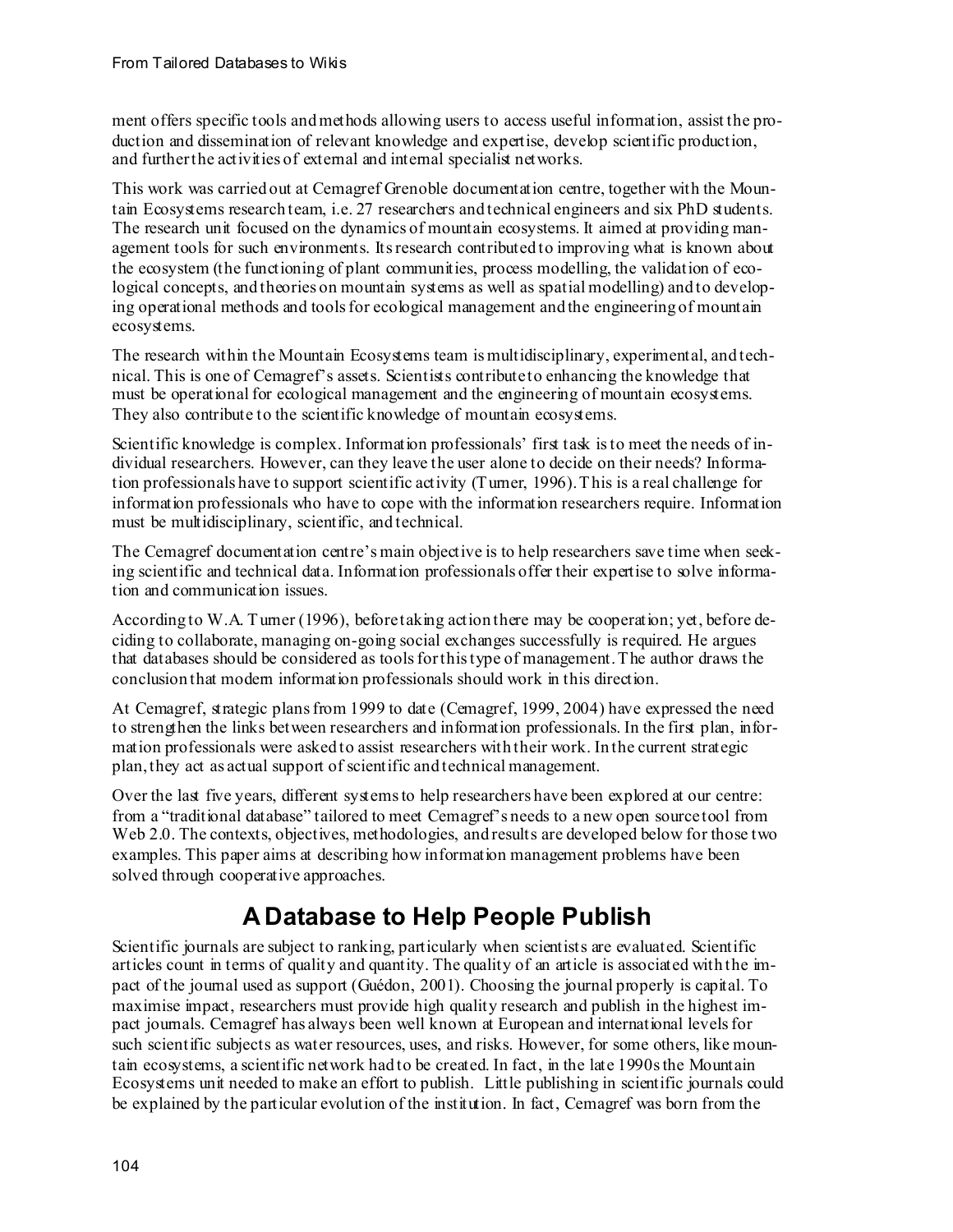reunion of two technical institutions. The engineering and technical employees of Mountain Ecosystems unit had to share a publishing culture. That was even more difficult for PhD students since they only had 3 years to define their field of research. PhD students under contract usually spend three years at Cemagref. They have to publish at least two articles before defending their thesis. If publishing was difficult for researchers who worked in one area, it was even more so for Cemagref researchers dealing with multidisciplinary sciences.

In the four-year Cemagref – State contract (Ministère de l'Agriculture et de la Pêche, Ministère de la recherche, Cemagref, 2001), this aspect was pointed out and the increase in the number of papers published in good quality journals was one of the targets for the end of 2004.

Information professionals usually identify the core papers in each specialty to meet the needs of the local research scientists. They are often asked about the best journals in one particular field. Furthermore, when looking for a journal to publish in, researchers often ask some of the following questions: What is the impact factor? How many times a year is the journal published? Who is on the editorial board?

Other information centres had faced the same questions before Cemagref. In France, the Agricultural Research Centre for International Development (CIRAD) answered this request in 1997 by publishing a selective guide to scientific journals in the fields of agricultural and rural development (Boussou-Pélissier, 1997).

In 2003, a working group was created within the research unit to help PhDs, young researchers, and engineers to publish. It consisted of scientists, engineers, and PhD students.

For main journals, the process of peer reviewing can be very long; it may take more than one year before an article is eventually accepted for publication after all requested corrections have been made (Bach, 2007). Researchers wanted to share their experiences on how to be published successfully. Moreover, they aimed to collaborate with PhD students and young researchers to help them find the best scientific and technical journals to publish in.

Twice a month, they would organise meetings in which their projects were presented and reviewed. Those presentations were very appreciated at the beginning, but were then replaced by personal experiences and success stories in academic publishing.

At the same time, researchers wanted to set up a list of relevant journals in their field. Yet, instead of focusing on a core of very specialised sources, they wanted this list to include a larger number of sources. A multidisciplinary working team was therefore created for this specific project. It included researchers of the Mountain Ecosystems team, IT experts from the headquarters, and information professionals from the Grenoble Documentation Centre.

### *Promoting this Cooperation through an Organisational Formula: The Network Group*

The experts came from different departments of the organisation; it was a network-type management with hierarchical participation, as the unit Research Director participated in the meetings. The group consisted of:

- $\div$  Scientists and PhD students with personal knowledge of academic publishing, coming from the research unit;
- $\cdot$  Information professionals from the documentation centre who acted as experts in scientific journals, IT experts in databases coming from STI headquarters.
- The Research Unit Director doing research as well.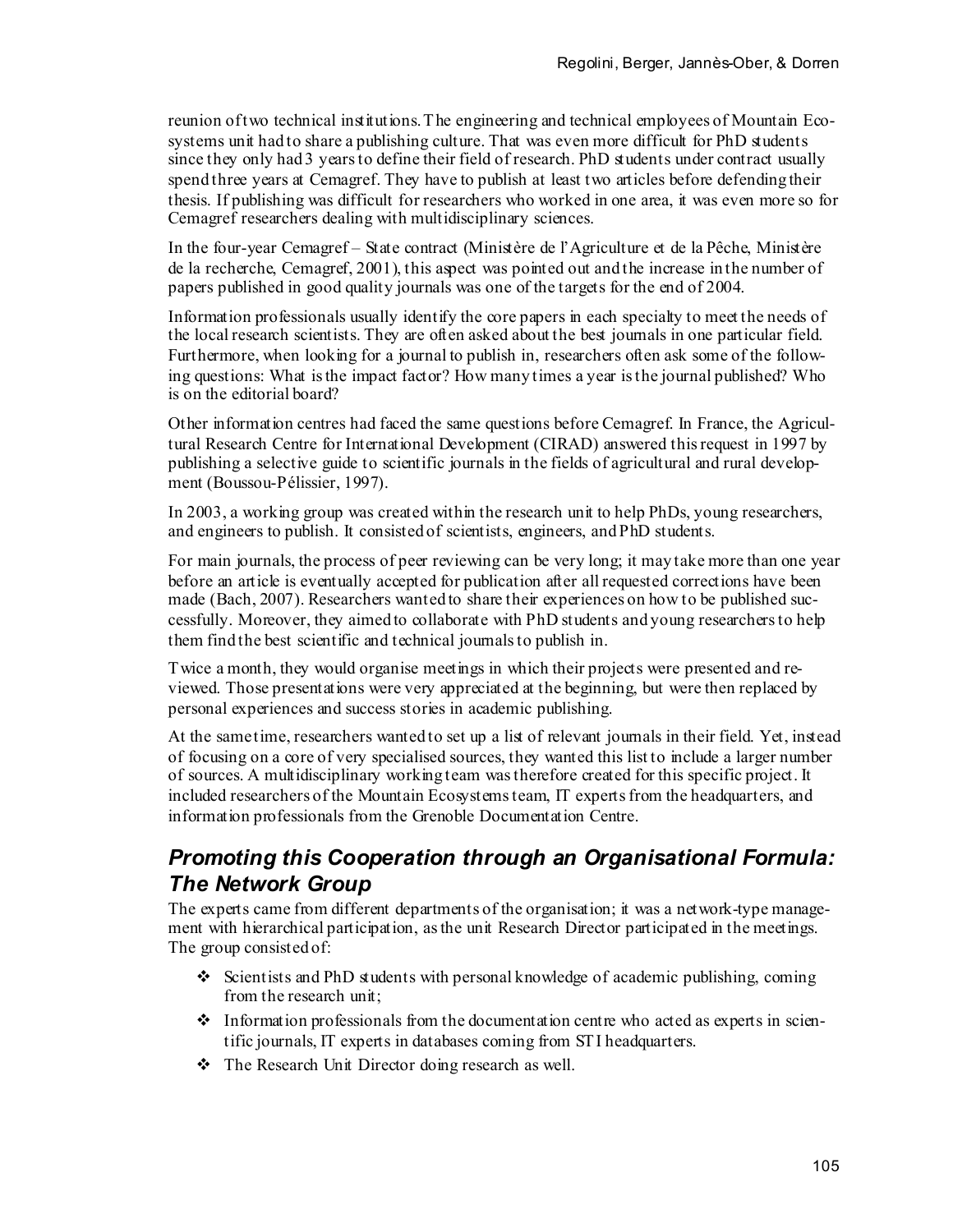The relationship within the group combined good relational communication, agility in decision, and reciprocity between members, which can be described as network management. However, because of the reliance on the Research Unit Director and on the experts in publishing leadership, the organisational formula could be described as spiral management (Obata & Shiizuka, 2003).

The scientists in this group were willing to share information, so a direct method was used to question researchers during personal interviews.

From an individual point of view, many models were studied (Wilson, 1999) to analyse information behaviour. Polity (2001) describes researchers' needs for information and draws the conclusion that researchers show no specific behaviour when seeking for information. Like other users, researchers use the least time-consuming approach when dealing with their activities. They choose familiar and easy access sources. Such behaviour confirms Mooers' law: "An information retrieval system will tend not to be used whenever it is more painful and troublesome for a customer to have information than for him not to have it" (Mooers, 1959)

Researchers in this group were willing to share information if they could find this familiar and easy access tool to archive and retrieve information.

Before the database was created, the answers to users' questions about publishing were disseminated throughout several websites. Navigation was complicated and did not respect the threeclick rule (Porter, 2003): "If users can't find what they're looking for within three clicks, they're likely to get frustrated and leave the site." We were faced with the problem of linking up all this information coming from various information systems. We needed to integrate it into one single system.

Finally, there was rich internal knowledge kept by researchers after publishing, including knowledge of who had published in a journal, who read that journal regularly, who monitored its content, or the time taken from submission to publishing. This knowledge was not easily shared among researchers as no tool facilitated the flow of information.

That resulted in identifying a real need for the creation of a new database meeting both the need for consolidating researchers' expertise on publishing and for gathering the answers to the researchers' most frequently asked questions before publishing.

#### *The Database*

The researchers' needs and questions were identified and translated into database specifications with the help of IT people.

At the same time, a database was developed and new software Cadic from Cadic Corporation was purchased by the Scientific and Technical Information Department. The user-friendly interface of this software was taken as a true advantage for using the database as well as its appropriation by researchers.

- Two web-based interfaces; one for searching and another for entering data;
- Entering data was facilitated by pull-down menus;
- The workflow allowed information professionals to index and complete the references (links, IF, key-words, etc.).

At the time of creation, the database was filled with 150 items. They were selected by researchers who reviewed two main lists of articles. The first one included articles from INIST (French National Institute for Scientific and Technical Information) while the second one was recorded from Thomson ISI WoS (Web of Science is a database from the Institute for Scientific Information®). After a selection process, the list was reduced to 10 - 15 journals by each researcher.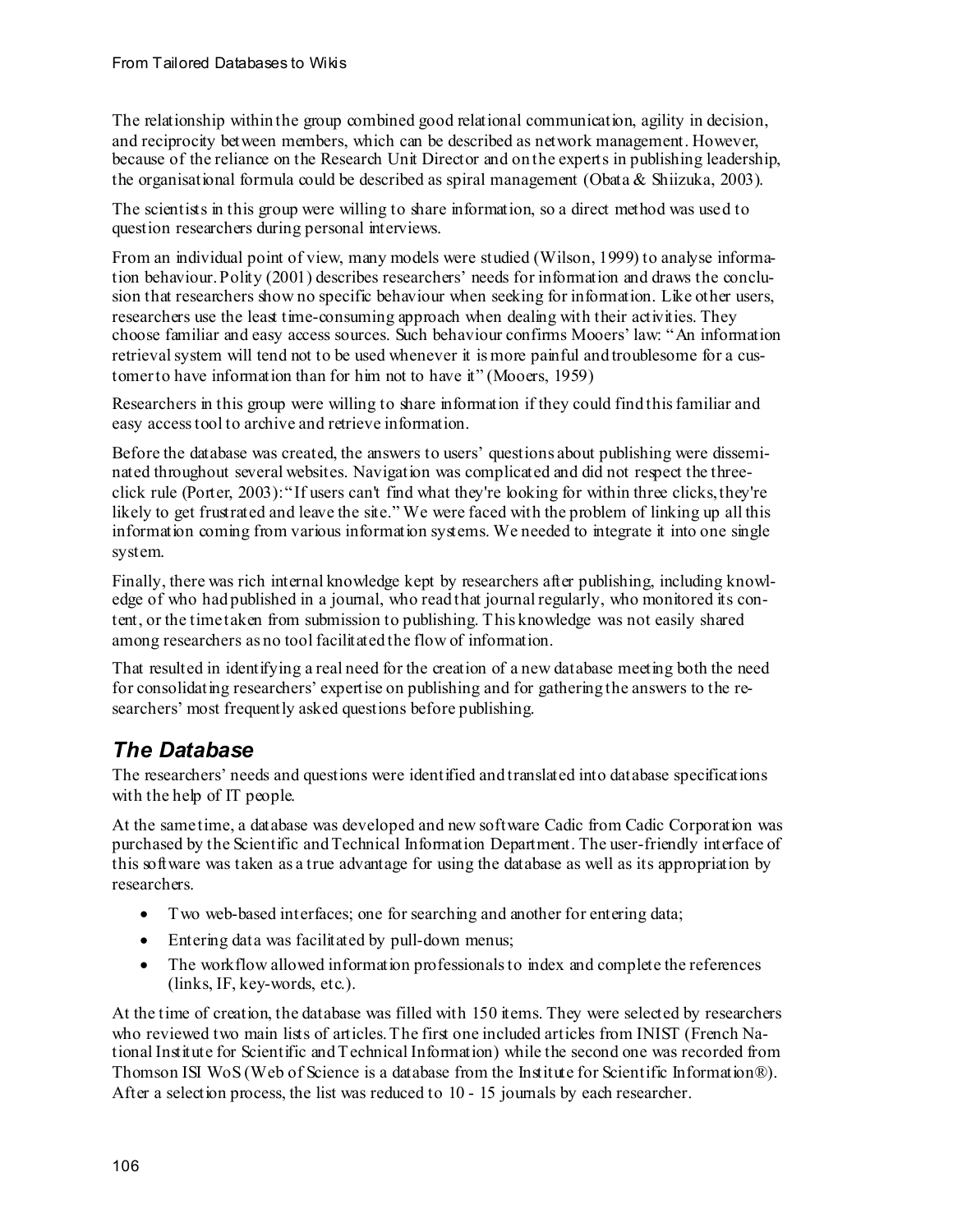To increase the quality of the paper and, therefore, its chances of being accepted, an internal review team was created. Any researcher was able to request feedback from his/her peers before submission.

Now containing more than 350 references, the database is considered as a true added-value to the Documentation Centre in the Institute. Not only does this concept of database provide a tool to gather information but it also allows quick access to it. Comparing journals is also made possible as they are described with the same common items. The fields to be filled in are the same for all journals.

After using the database for three years, its main objective has been reached. The number of articles in scientific journals has more than doubled in three years. While seven articles were published in scientific journals in 2003 (out of a total 51), in 2006, the number increased to eighteen (out of the 64 published that year).

### **Cemagref Grenoble's Wikindx: A Wiki as the Main Tool for Documentary Monitoring/Intelligence**

Scientific and technological intelligence aims to identify new research areas and experts in the domains concerned and to watch a specific technology and its applications.

Cemagref's network of information professionals offers advice and tools for researchers. For example, information officers monitor databases, websites, and journals that focus on Cemagref's different research fields. They provide help to find the best query strategy for each database. The results are given to individual researchers to enhance their own monitoring. This system allows the researcher to be informed in real-time on the latest articles related to his/her domain.

Researchers have always needed to spread and share their bibliography with other research teams. Developing a variety of tools to manage and share a bibliography has been made possible by electronic access to information. Other solutions have recently appeared with Web 2.0.

In its 2004-2008 strategic plan, Cemagref placed the scientific and Technical Information Department as a key support to scientific and technical work.

An STI team supporting scientific intelligence was created in 2006. The objective was to provide methodological and logistic support to leaders, decision-makers, and researchers through different solutions. At Cemagref Grenoble, the solution came from an open source tool which would help researchers and information officers work together more efficiently: Wikindx.

In April 2007, the documentation centre decided to implement a Wiki database to enhance the monitoring of research units. This new tool was used to input relevant references and documents. References could be retrieved in different export formats so as to be saved and then reused in each researcher's bibliography.

A Wiki is a CMS (Content Management System), which is a collaborative website where users can create and edit pages. Wikis are decentralised: there is no editorial oversight or approval (Choate, 2006). A Wiki is "the simplest online database that could possibly work" explained Cunningham (Leuf & Cunningham, 2001). (Ward Cunningham and Bo Leuf designed Wiki-WikiWeb to be an open, collaborative community Website where anyone can contribute)*.* A Wiki, from the Hawaiian term for quick, is essentially a small piece of server software that allows users to freely create and edit Web content using any Web browser and no other special tools. No HTML (Hypertext Markup Language) or programming knowledge is needed to contribute to a Wiki.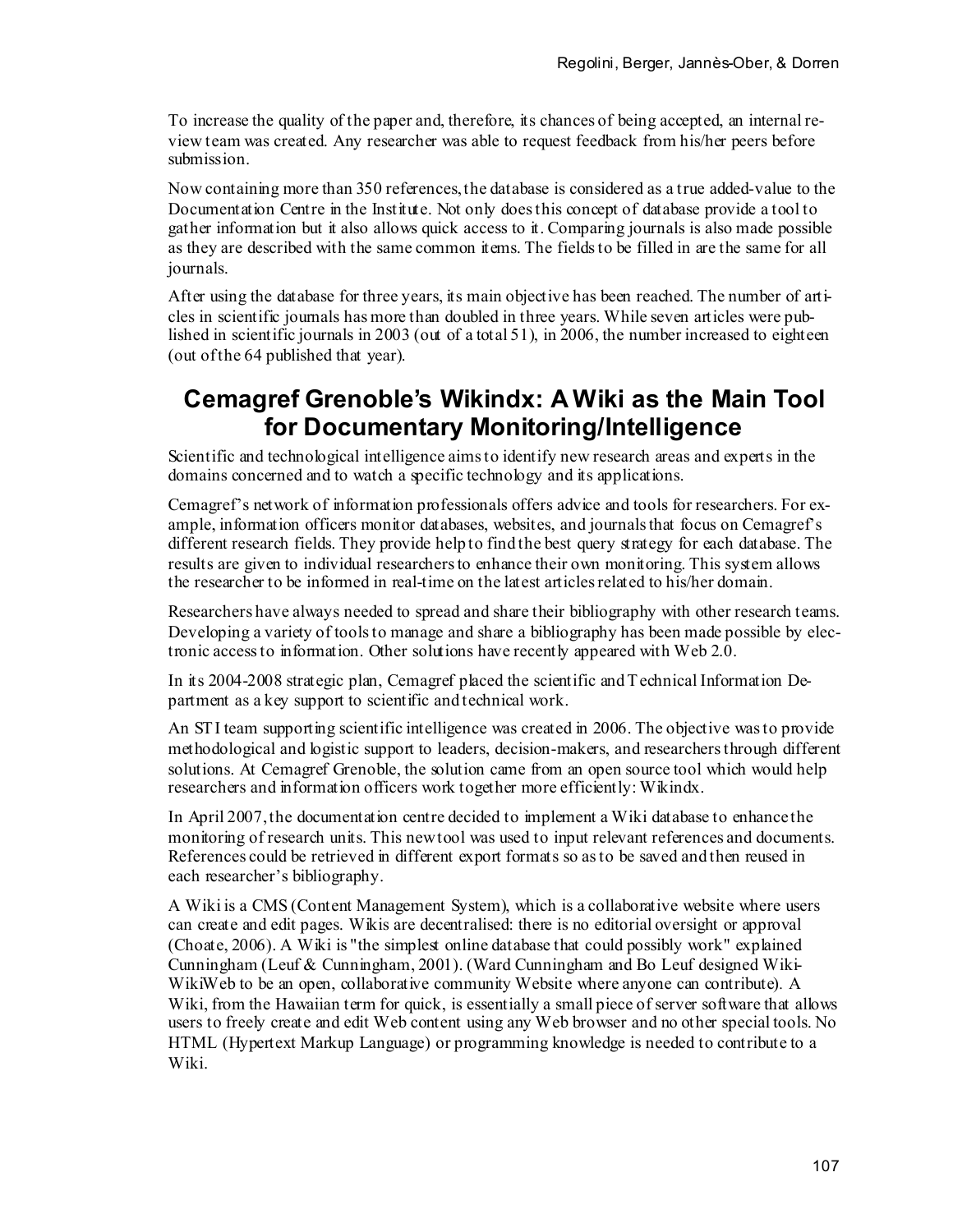"WIKINDX is a single or multi-user bibliography environment storing searchable references, notes and citations and integrated with a WYSIWYG (an acronym for What You See Is What You Get, used in computing to describe a system in which content during editing appears very similar to the final product) word processor for the authoring of publication-ready articles automatically formatted to chosen citation styles" (WIKINDX, n.d. Wikindx is an open source platform developed under the GNU GPL (General Public License) licensed by SourceForge.net. It may run on all major operating systems (Linux, Apple OSX and Windows). This Wiki makes it possible to deposit bibliographic references with full text attachments via the Web. Actually, Wikindx allows multiple attachments for each bibliographic resource. This tool allows multiple users to access shared bibliographies. The users can comment upon the references and export them in different formats including RIS (The RIS file format is a tagged format for expressing bibliographic citations), BibTex (a tool for formatting lists of references), Endnotes (commercial reference management software), Xml (Extensible Markup Language), RTF (Rich Text Format), PubMed (a free search engine offering access to the MEDLINE database of citations and abstracts of biomedical research articles), and Zotero (a free, open source extension from Mozilla for the Firefox browser). Users can export bibliography directly in various bibliographic styles (American Psychological Association (APA), Institute of Electrical and Electronics Engineers (IEEE),for example). Furthermore, it is possible to write an article entirely within Wikindx's WYSIWYG word processor. Contributors can access their bibliography from any point on the net and share it with other members of their research team.

To promote this service, the documentation centre decided to prepare a newsletter with all references entered last into the Wiki. After consulting with the research teams, it was decided to publish four monitoring newsletters every two months. The documentation centre sent the monitoring letter via a mailing list. To avoid sending the information to everybody, four mailing lists were created. Researchers were invited to subscribe to one or more mailing lists. As shown in Figure 1, the Wiki is fed "almost" automatically, from different sources:

- $\cdot \cdot$  the traditional documentation database where books, reports, proceedings in full text are saved;
- \* references from a commercial database;
- $\triangleleft$  references from the press;



**Figure 1: Information Flow**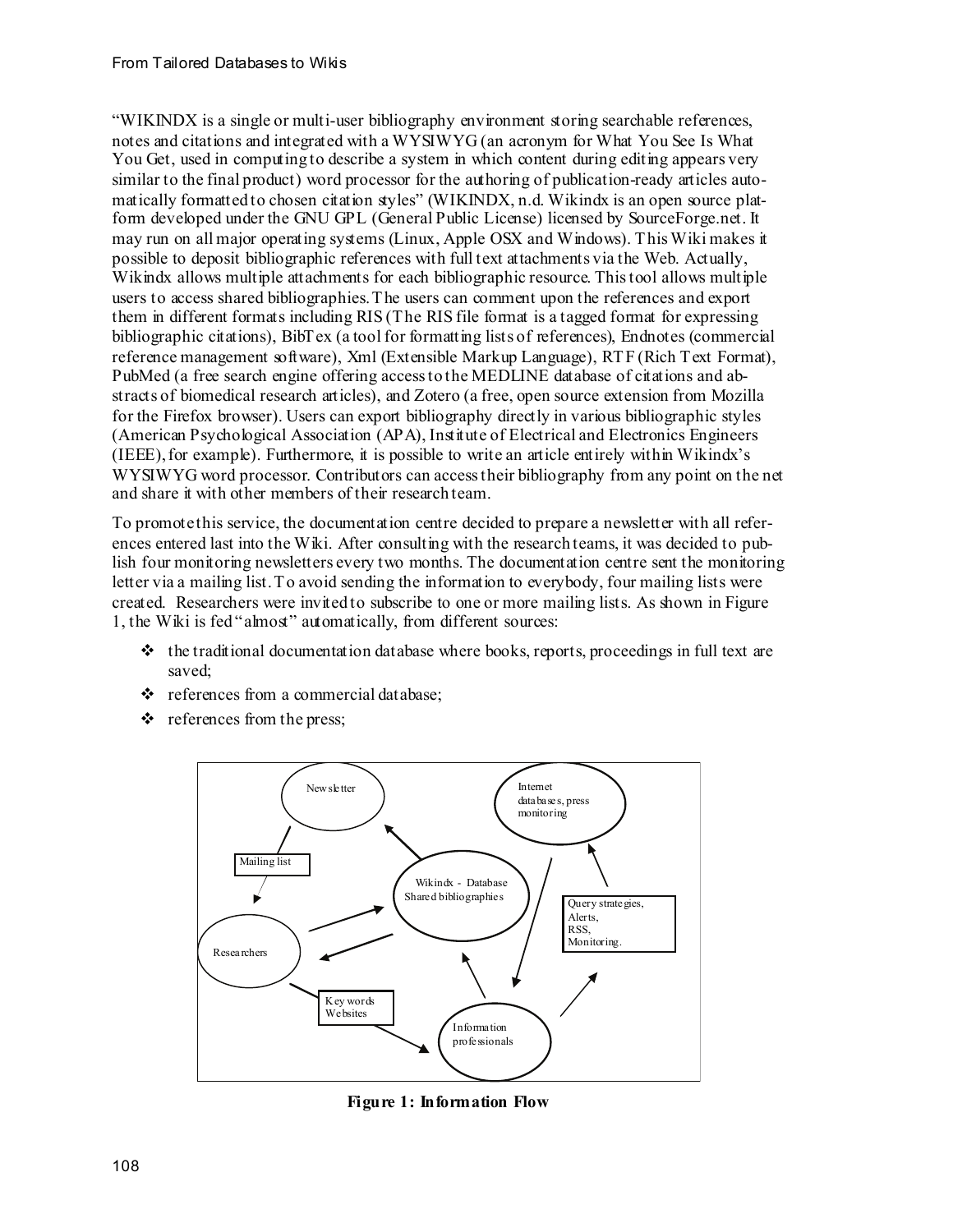- ❖ from websites;
- references from individual researchers.

A validation stage is necessary to target the researchers' subjects. Close contact is maintained with researchers to determine the needs of the monitoring team. The data collected and validated is referenced and easily found at a later stage.

The number of subscribers to the mailing list has increased. Nevertheless, to target the right subjects this monitoring service has to be updated constantly with the keywords of new comers.

Scientific and technical monitoring remains the researcher's task. To promote a constant flow of information, collaborative behaviors' are needed. Tools coming from Web 2.0 may contribute to this process.

Wikindx is the reference manager software. It is free and ready to be used. As reference managers are used to sharing bibliographic data, it can be compared to EndNote, the other bibliographic software used in our institution, as shown in Table 1.

| Table 1: Eliginate compared to wikings |                                          |                                            |  |  |
|----------------------------------------|------------------------------------------|--------------------------------------------|--|--|
| <b>Software</b>                        | <b>EndNote</b>                           | Wikindx                                    |  |  |
| Developer                              | Thomson Corporation                      | Mark Grimshaw                              |  |  |
| Open source                            | no                                       | yes                                        |  |  |
| License                                | proprietary                              | GPL                                        |  |  |
| Runs Web server                        | no (in our version)                      | yes                                        |  |  |
| Operating system support               | Windows Mac OSX                          | Windows Mac OSX Linux BSD<br>Unix          |  |  |
| Export file formats                    | BibTex, Endnote/Refer/BibIX,<br>RIS, Xml | BibTex, Endnote/Refer/BibIX,<br><b>RIS</b> |  |  |
| Cost                                   | public price                             | free software                              |  |  |
| Document attachments                   | yes                                      | yes multiple attachments                   |  |  |

| Table 1: EndNote compared to Wikindx |  |  |
|--------------------------------------|--|--|
|--------------------------------------|--|--|

Both are able to exchange data in a great variety of formats.

Some interesting points about Wikindx are:

- This software gives the possibility to share one's bibliography with other members of the team or research unit. It runs on a desktop computer and on a web server so people can access their bibliography from any point on the web.
- Multiple files can be attached to each bibliographic resource. This makes it a useful tool to manage information.
- People can store quotes, paraphrases and thoughts for each resource so that they can share their opinions or tag any reference.

References may be managed at three levels:

- General level: users can enter and publish references.
- User group level: some members share bibliographies.
- Individual level: for personal bibliographies only.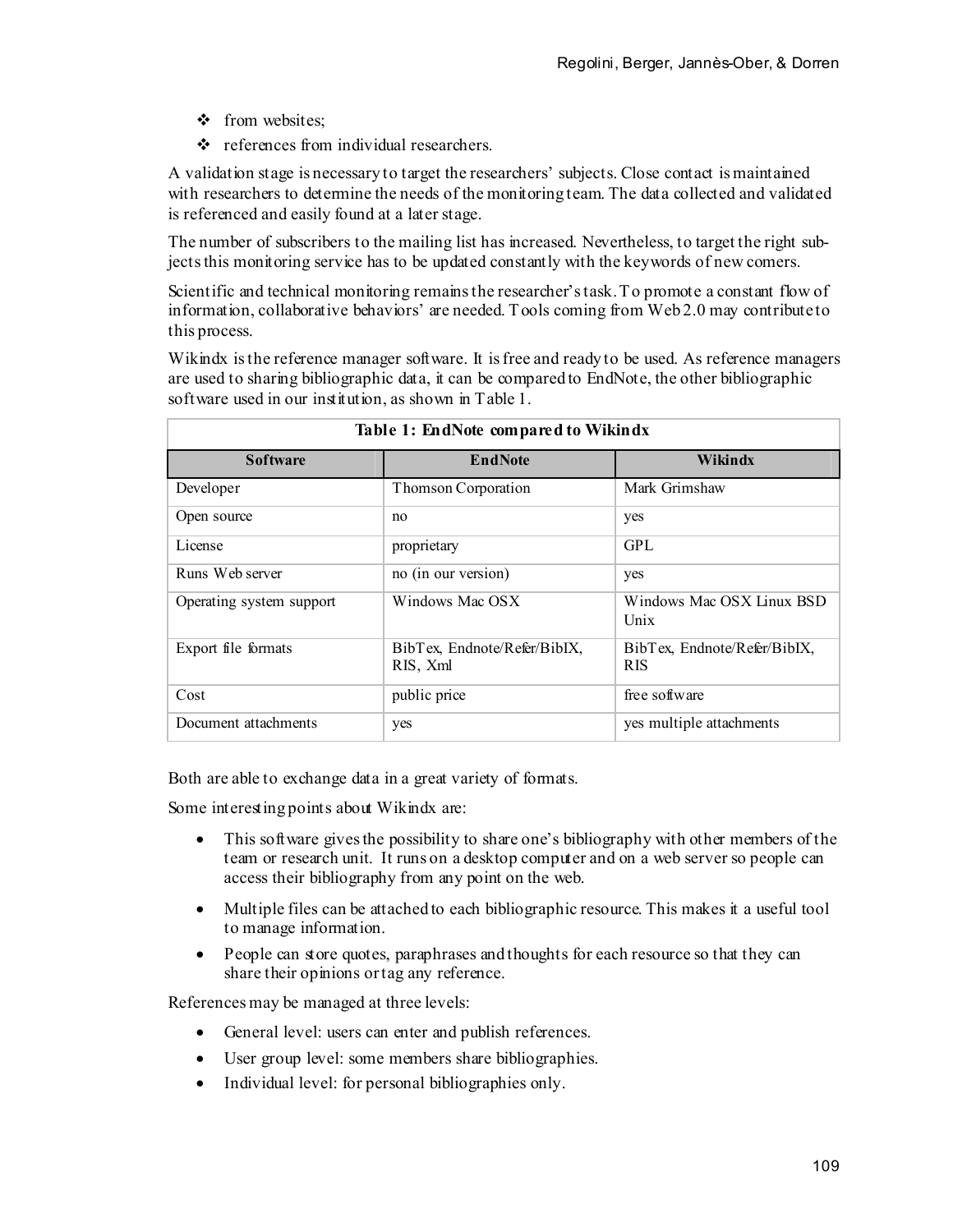Information for this monitoring Wiki comes from different internal and external resources; the data is already saved in other databases, so long conservation data warranty is not needed here. What really counts is fresh information.

#### *The Main Lessons Learned from the Customised Database and the Wiki*

It is interesting to compare the two databases and report their differences in order to choose the appropriated tool when necessary.

Cadic, a commercial document retrieval software program, had just been bought when it was decided to create the journal database. We chose this software for this particular application because we could have technical assistance and data conservation; transfer to new systems was also guaranteed. This software from Cadic Corporation, France was bought after evaluating the needs and surveying the document retrieval software programmes on offer: i.e. for choosing this kind of solution, there must be a Scientific and Technical Information department within the organisation. Many items have to be defined: meta-data, tables, index, mandatory fields to fill in, online user help, etc. Information professionals translate the users' needs into specifications. Then IT experts implement the specifications in a tailored database.

Today researchers are users more than they are contributors. They still give preference to titles and express their feelings for journals they wish to publish in. Yet, information professionals are responsible for the annual updates (IF, link surveys,). Each year, ten days' work is necessary to update the data. Besides, once a year, one full day is dedicated to a meeting with IT experts at headquarters to implement the database improvements. The database requires hard work to be an actually reliable tool.

The Wiki for our specific application was ready to be used; IT experts installed the tool in very little time. Although the database workflow was difficult to install, two levels of users were suggested. Three levels of group users were easy to set up in the Wiki as the administrator's interface is friendly. This tool is very useful for the documentation centre. The newsletter is easily done with the information retrieved from the Wiki. We hope the tool will be adopted by researchers. We have been working towards this objective. This Wiki is presented in documentation trainings, internal meetings and seminars. A link has been added directly to the intranet portal. The number of researchers to subscribe to the mailing-lists is 66 (55%). Nine users have entered references into the Wiki so far.

| Table 2: Cadic - Wikindx         |                                         |                                        |  |  |
|----------------------------------|-----------------------------------------|----------------------------------------|--|--|
| <b>Software</b>                  | <b>Customised database Cadic</b>        | Wikindx                                |  |  |
| Developer                        | Cadic Integrale                         | Mark Grimshaw                          |  |  |
| Cost                             | public price                            | free software                          |  |  |
| Open source                      | no                                      | yes                                    |  |  |
| License                          | proprietary                             | GPL                                    |  |  |
| Operating system support sofware | Windows, Linux, Sun Solaris,<br>$HP-UX$ | Windows, Mac OS X, Linux, BSD,<br>Unix |  |  |
| Export file formats              | yes (word, excel)                       | yes                                    |  |  |
| Import file formats              | no                                      | yes                                    |  |  |

Table 2 compares the two tools.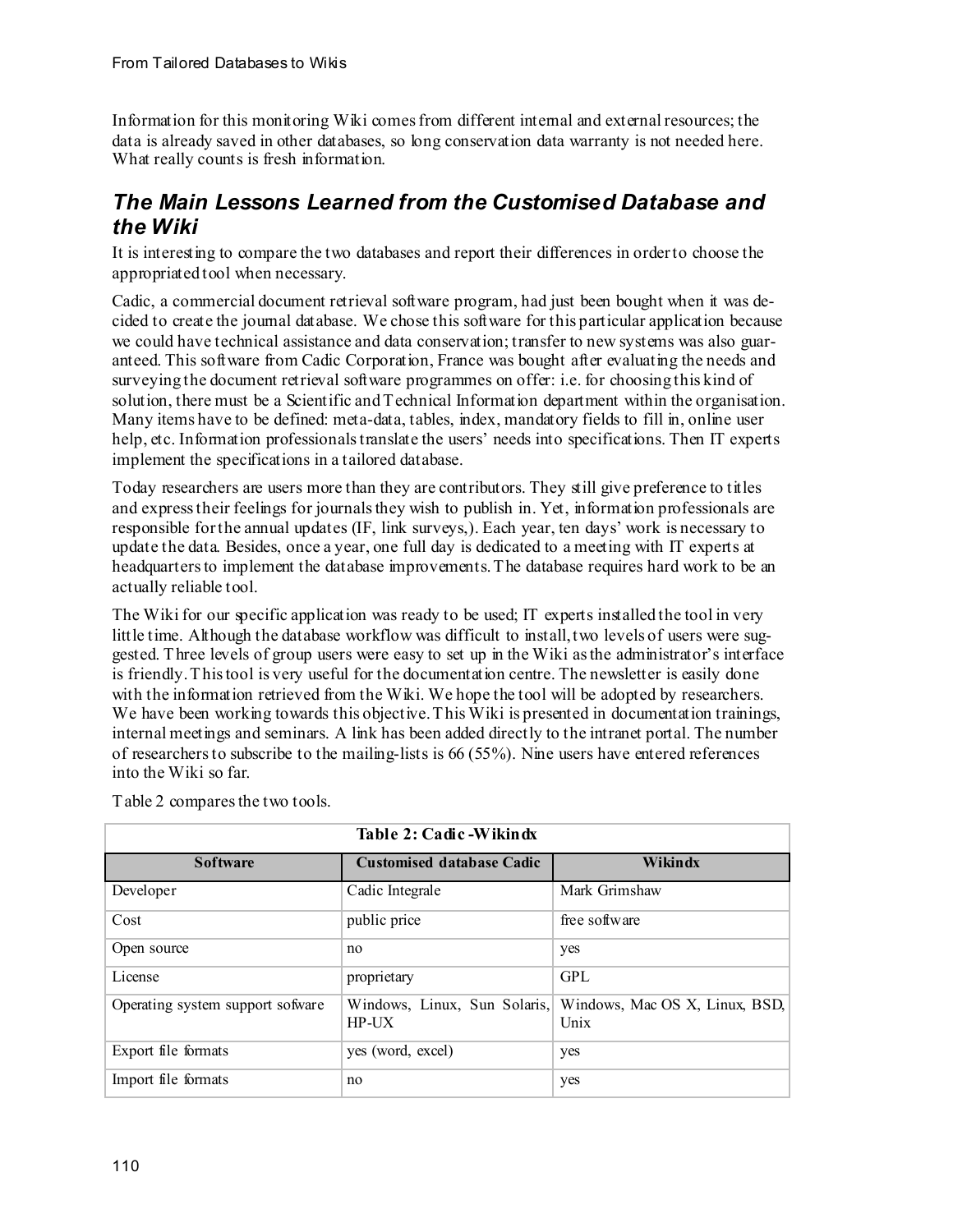| Password protection     | yes                      | yes                  |
|-------------------------|--------------------------|----------------------|
| Workflow                | yes, difficult to create | yes, easy to install |
| RSS alerts              | yes (not in our version) | yes                  |
| Navigation by clouds    | no                       | yes                  |
| Navigation by key-words | yes                      | yes                  |

#### **A researcher's point of view**

This system allows us to save time in our daily work. More specifically, the selection of keywords by information professionals and the availability of a searchable database as well as an alert system (i.e. e-mail updates of the latest relevant database results based on a topic) allow us to optimise literature search and monitoring. On a daily basis, this entails an update of our knowledge and more productive writing. This system can be exploited to its full potential only if the user agrees to be trained on how to use the tools. In addition, he/she should contribute to the literature monitoring system, e.g. by informing others on the appearance of interesting articles.

Constant dialogue between researchers and information experts can only enrich the activities of both. To researchers, it seems essential to involve the information professional during the publication process.

## **Conclusion**

How are such tools going to develop? It is a little too early to say anything about Wikindx. For the database however, it has been planned to promote the tool in the 10 Cemagref documentation centres and among researchers. It has also been requested to provide information via open access journals.

This project was made possible thanks to daily cooperation between researchers, IT engineers, and information professionals.

The two systems presented here are examples of tools developed to help researchers with their everyday requirements and needs for information.

Information technology is in constant evolution. Information professionals should remain aware of such developments and implement them in their documentation platform whenever necessary. Not only do they have to implement those new tools, but they also have to train researchers on how to use them efficiently and ensure constant access to a high level of information within the research institute. Nevertheless, such tools cannot be developed by information professionals only. They help people to work efficiently because they are the fruit of a close and daily multidisciplinary collaboration between information professionals, information technology experts, and researchers.

The particularly interesting aspect of Wikis reflects in the personal use of collaborative tools by Cemagref scientists and their outside partners. In this respect, the STI Department has assisted scientists in taking over such tools and persuaded scientific information experts that they are as useful, for instance, as the introduction of shared scanning tools for scientific research-related exchanges and knowledge production. Moreover, the progressive use of Web 2.0 tools within professional spaces (intranet or extranet) is also well worth mentioning.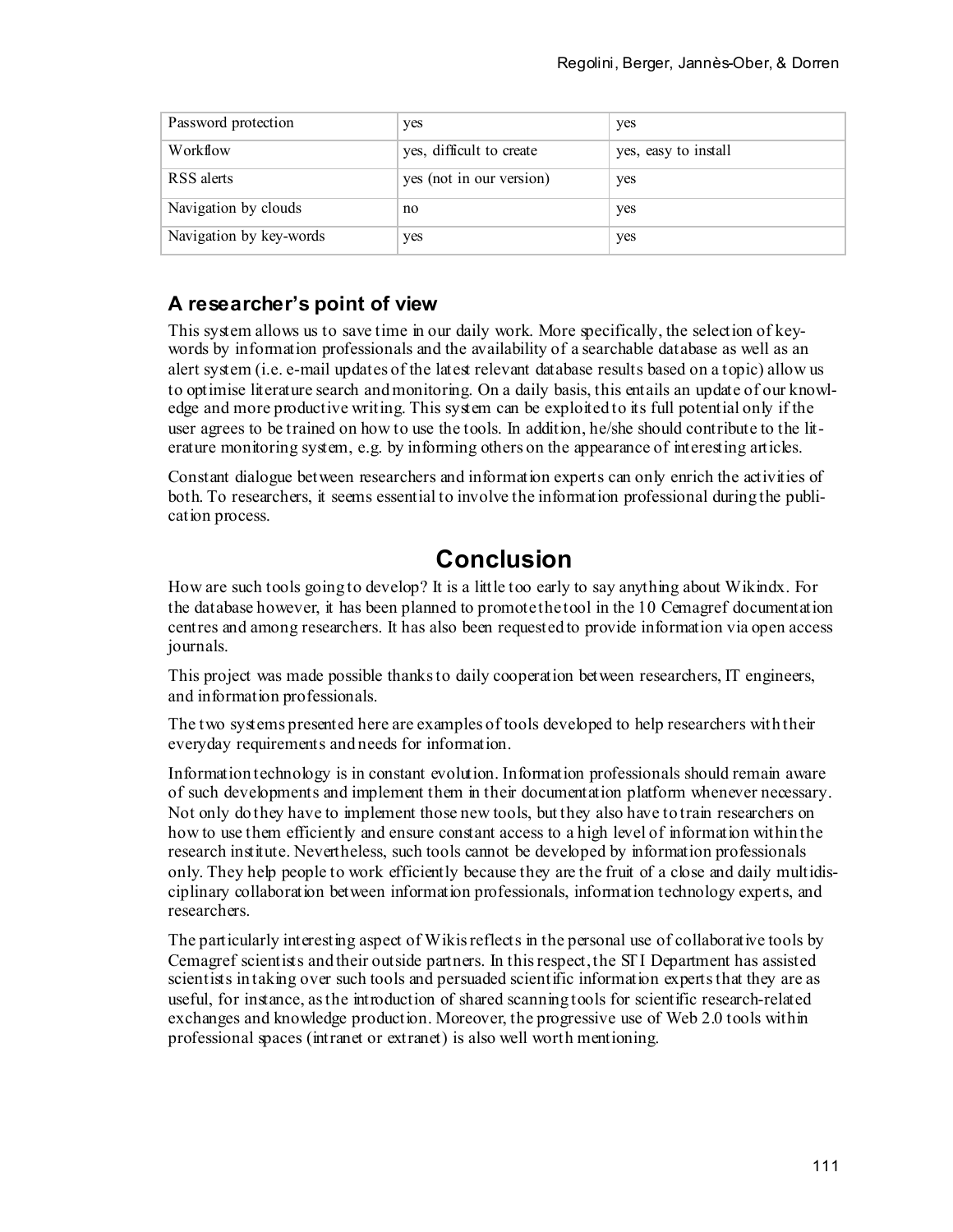### **References**

- Bach, J. F. (2007). Problems raised by peer review. *France Institute meeting. Evolution of scientific publications: The point of view of scientists.* Paris, France, 14-15 mai 2007
- Boussou-Pélissier, C. (1997). *Où publier ? Catalogue d'information sur les revues internationales en agriculture tropicale.* [Where to publish? A list of international journals in tropical agriculture.] Montpellier, CIRAD.
- Cemagref. (1999). *Cemagref strategic plan 1999-2003.* Antony, Cemagref.
- Cemagref. (2004). *Cemagref strategic plan 2004-2008*. Retrieved January 8, 2008, from [http://www.cemagref. fr/English/PS04/ps04intro.htm](http://www.cemagref.fr/English/PS04/ps04intro.htm)
- Choate, M. (2006). What makes an enterprise wiki? *CM Watch*. Retrieved February 12, 2008, from <http://www.cmswatch.com/Feature/145-Wikis-in-the-enterprise>
- Guédon, J. C. (2001). In Oldenburg's long shadow: Librarians, research scientists, publishers, and the control of scientific publishing. *Proceedings of the Association of Research Libraries 138th Annual Meeting: Creating the Digital Future*, Toronto, Ontario, Canada. Retrieved January 8, 2008, from [http://eprints.rclis.org/archive/00003951/01/ARL\\_Proceedings\\_138\\_In\\_Oldenburg's\\_Long\\_Shadow,\\_b](http://eprints.rclis.org/archive/00003951/01/ARL_Proceedings_138_In_Oldenburg) [y\\_Guedon.htm](http://eprints.rclis.org/archive/00003951/01/ARL_Proceedings_138_In_Oldenburg)
- Jannès-Ober, E. (2005). Le Cemagref: la fonction IST. [A new plan for the Scientific and Technical Information Department of Cemagref]. *Rencontre des professionnels de l'IST 2005, Nancy, France, 20-22 juin 2005*
- Leuf, B., & Cunningham, W. (2001). *The Wiki Way: Quick collaboration on the web.* Boston: Addison Wesley.
- Mooers, C. N. (1959). Mooers' Law; Or why some retrieval systems are used and others are not. *American Documentation* , *11*(3), i.
- Ministère de l'Agriculture et de la Pêche, Ministère de la recherche, Cemagref. (2001). *Contrat entre l'Etat et le Cemagref 2001-2004*, p. 20. Retrieved January 8, 2008, from [http://www.cemagref. fr/informations/Presentation/contrat2001/Contrat-quadr.pdf](http://www.cemagref.fr/informations/Presentation/contrat2001/Contrat-quadr.pdf)
- Obata, K., & Shiizuka, H. (2003). Spiral management for e-business. *Journal of the Asian Design International Conference*, (G-01), 1-7. Retrieved February 14, 2008, from [http://www.idemployee.id.tue.nl/g.w.m.rauterberg/conferences/CD\\_doNotOpen/ADC/final\\_paper/499.](http://www.idemployee.id.tue.nl/g.w.m.rauterberg/conferences/CD_doNotOpen/ADC/final_paper/499.pdf) [pdf](http://www.idemployee.id.tue.nl/g.w.m.rauterberg/conferences/CD_doNotOpen/ADC/final_paper/499.pdf)
- Polity, Y. (2001). Le comportement des chercheurs dans leur activité. [Teachers' attitude in the context of their investigations (especially towards information material)]. *Perspectives Documentaires en Education*, 52, 81-87. Retrieved February 12, 2008 from [http://www.iut2.upmf-grenoble. fr/RI3/Adbu.htm](http://www.iut2.upmf-grenoble.fr/RI3/Adbu.htm)
- Porter, J. (2003). Testing the three-click rule. *User Interface Engineering.* Retrieved January 8, 2008, from [http://www.uie.com/articles/three\\_click\\_rule/](http://www.uie.com/articles/three_click_rule/)
- Turner, W.A. (1996). The modern information professional: Towards a new partnership. *L'information scientifique et technique: Nouveaux enjeux documentaires et éditoriaux*. Colloque INRA, 21-23 Octobre 1996, Tours
- Wilson, T .D. (1999). Models in information behaviour research. *Journal of Documentation*, *55* (3), 249- 270. Retrieved February 12, 2008, from <http://informationr.net/tdw/publ/papers/1999JDoc.html>

WIKINDX. (n.d.), Retrieved from <http://sourceforge.net/projects/wikindx/>